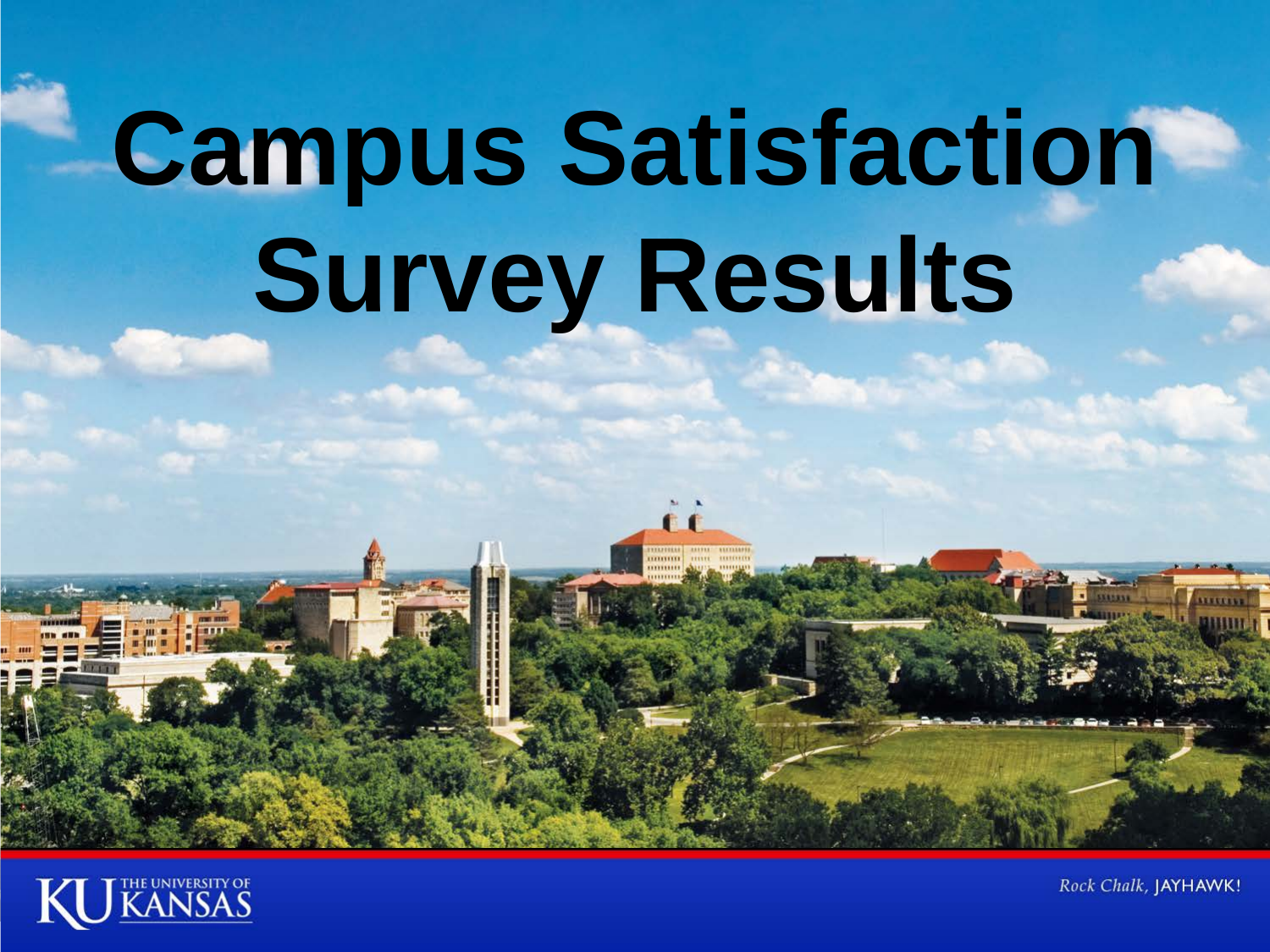# Survey Demographics

- Response Rate: 1,271 responses / 5,543 = **23%**
- Response Count by Service Received:

| • Response Rate by Associated Area: |  |
|-------------------------------------|--|
|                                     |  |

| . . |     | Travel &<br>Purchasing<br>Expense |     | Research<br>Administration | ΗR  | Budget<br>Support |  |
|-----|-----|-----------------------------------|-----|----------------------------|-----|-------------------|--|
|     | 938 | 578                               | 573 | 254                        | 548 | 290               |  |

| Area                                         | <b>Response</b><br>Count | <b>Response</b><br>Rate |
|----------------------------------------------|--------------------------|-------------------------|
| School of Architecture, Design & Planning    | 14                       | 18%                     |
| <b>School of Business</b>                    | 45                       | 34%                     |
| <b>School of Education</b>                   | 55                       | 18%                     |
| School of Engineering                        | 57                       | 30%                     |
| School of Journalism                         | 13                       | 25%                     |
| <b>School of Music</b>                       | 17                       | 24%                     |
| School of Law                                | 15                       | 21%                     |
| College of Liberal Arts & Sciences           | 244                      | 22%                     |
| <b>School of Pharmacy</b>                    | 27                       | 17%                     |
| <b>School of Social Welfare</b>              | 31                       | 36%                     |
| <b>Office of Academic Affairs</b>            | 67                       | 22%                     |
| Office of Administration & Finance           | 50                       | 36%                     |
| Office of the Chancellor                     | 16                       | 31%                     |
| Office of Diversity & Equity                 | 9                        | 69%                     |
| Office of Faculty Development                | 12                       | 9%                      |
| Office of the Provost                        | 43                       | 62%                     |
| Information Technology                       | 55                       | 26%                     |
| Office of Business & Financial Planning      | 9                        | 60%                     |
| <b>Office of Public Affairs</b>              | $\overline{7}$           | 10%                     |
| Office of Research & Graduate Studies        | 82                       | 9%                      |
| <b>Office of Student Affairs</b>             | 34                       | 16%                     |
| <b>Edwards Campus</b>                        | 37                       | 69%                     |
| <b>Enrollment Management</b>                 | 30                       | 29%                     |
| Facilities Planning & Management, Operations | 41                       | 7%                      |
| Libraries                                    | 33                       | 20%                     |
| <b>Shared Service Centers</b>                | 14                       | 50%                     |

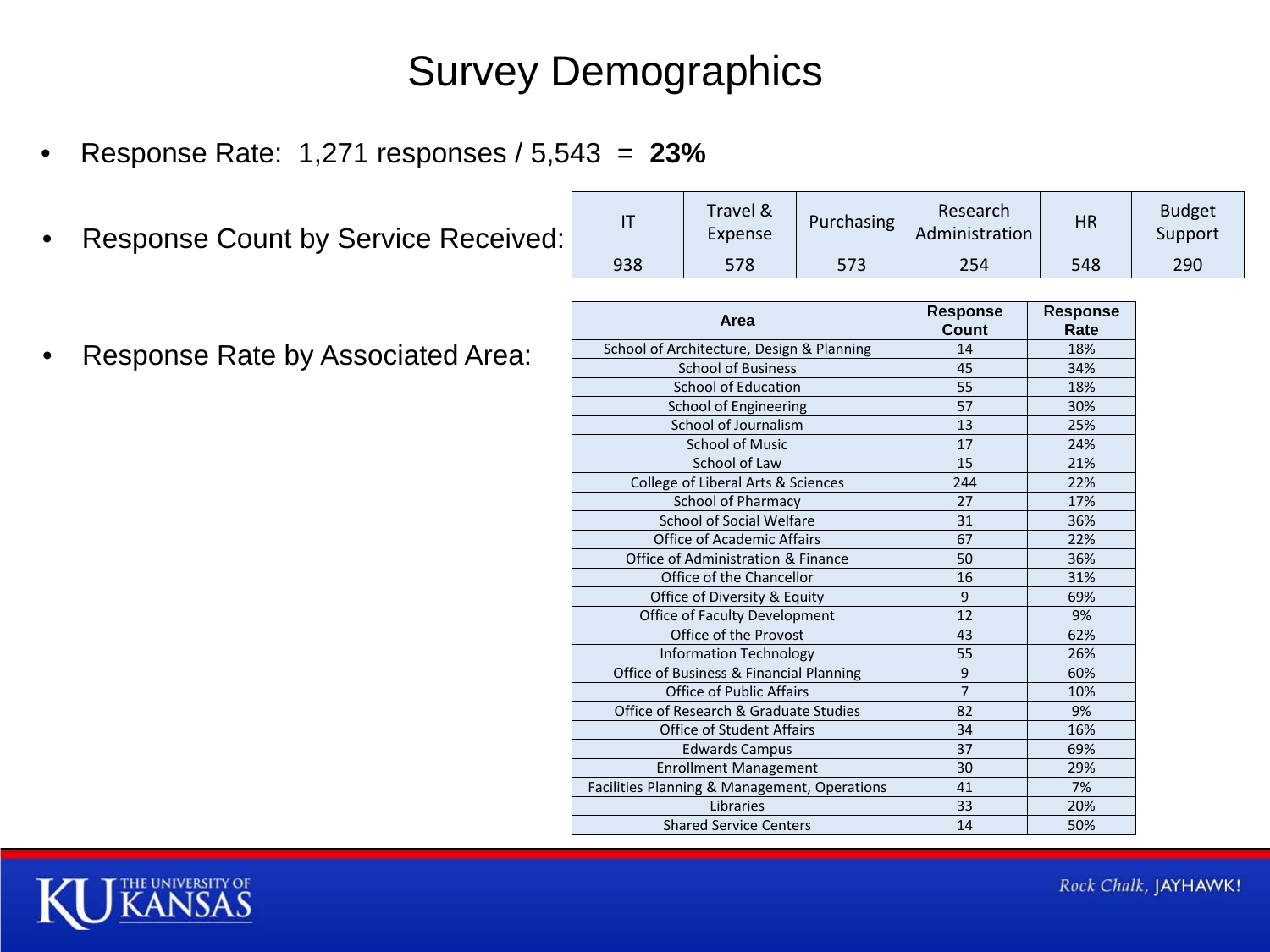### Average Satisfaction by Service



Scale:  $5 =$  Extremely Satisfied  $4 =$  Very Satisfied  $3 =$  Satisfied 2 = Dissatisfied 1 = Very Dissatisfied  $3 =$  Satisfied Overall Average = 3.46



Rock Chalk, JAYHAWK!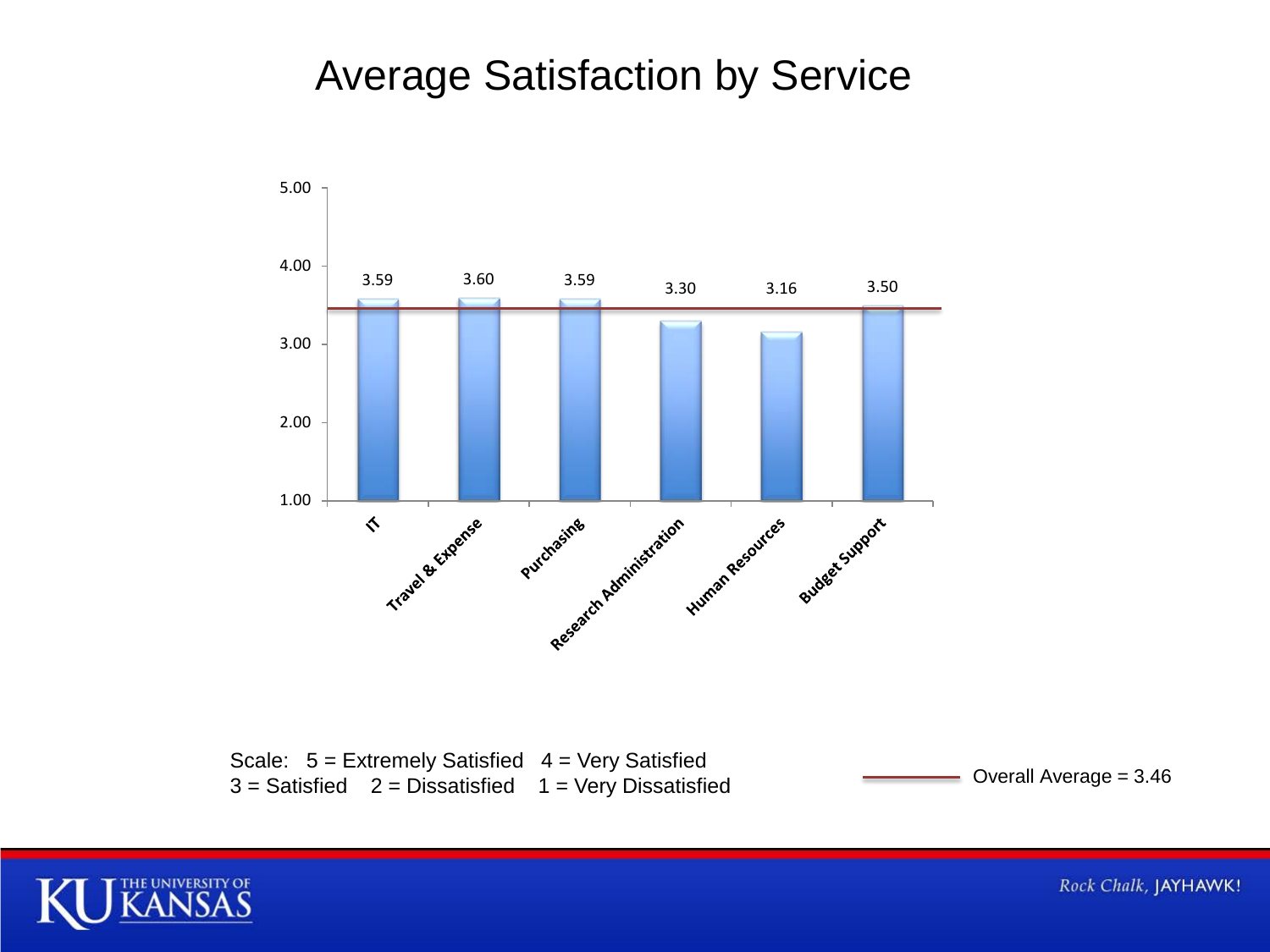#### Average Satisfaction by Service & Area Services are Received

| <b>Area Services</b><br>are Received                  | IT   | Travel &<br><b>Expense</b> | <b>Purchasing</b> | Research<br><b>Administration</b> | Human<br><b>Resources</b> | <b>Budget Support</b> |
|-------------------------------------------------------|------|----------------------------|-------------------|-----------------------------------|---------------------------|-----------------------|
| Academic Unit /<br><b>Department</b>                  | 3.56 | 3.68                       | 3.72              | 3.23                              | 3.20                      | 3.57                  |
| <b>SSC</b>                                            | N/A  | 3.30                       | 3.32              | 3.00                              | 3.24                      | 3.39                  |
| <b>Designated</b><br><b>Research</b><br><b>Center</b> | 3.68 | 3.55                       | 3.68              | 3.75                              | 3.61                      | 3.79                  |
| <b>Central Office</b>                                 | 3.56 | 3.29                       | 3.25              | 2.87                              | 3.02                      | 3.45                  |
| <b>Not Sure</b>                                       | 3.14 | 3.24                       | 3.00              | 3.50                              | 2.74                      | 2.70                  |

Scale:  $5 =$  Extremely Satisfied  $4 =$  Very Satisfied  $3 =$  Satisfied  $2 =$  Dissatisfied  $1 =$  Very Dissatisfied

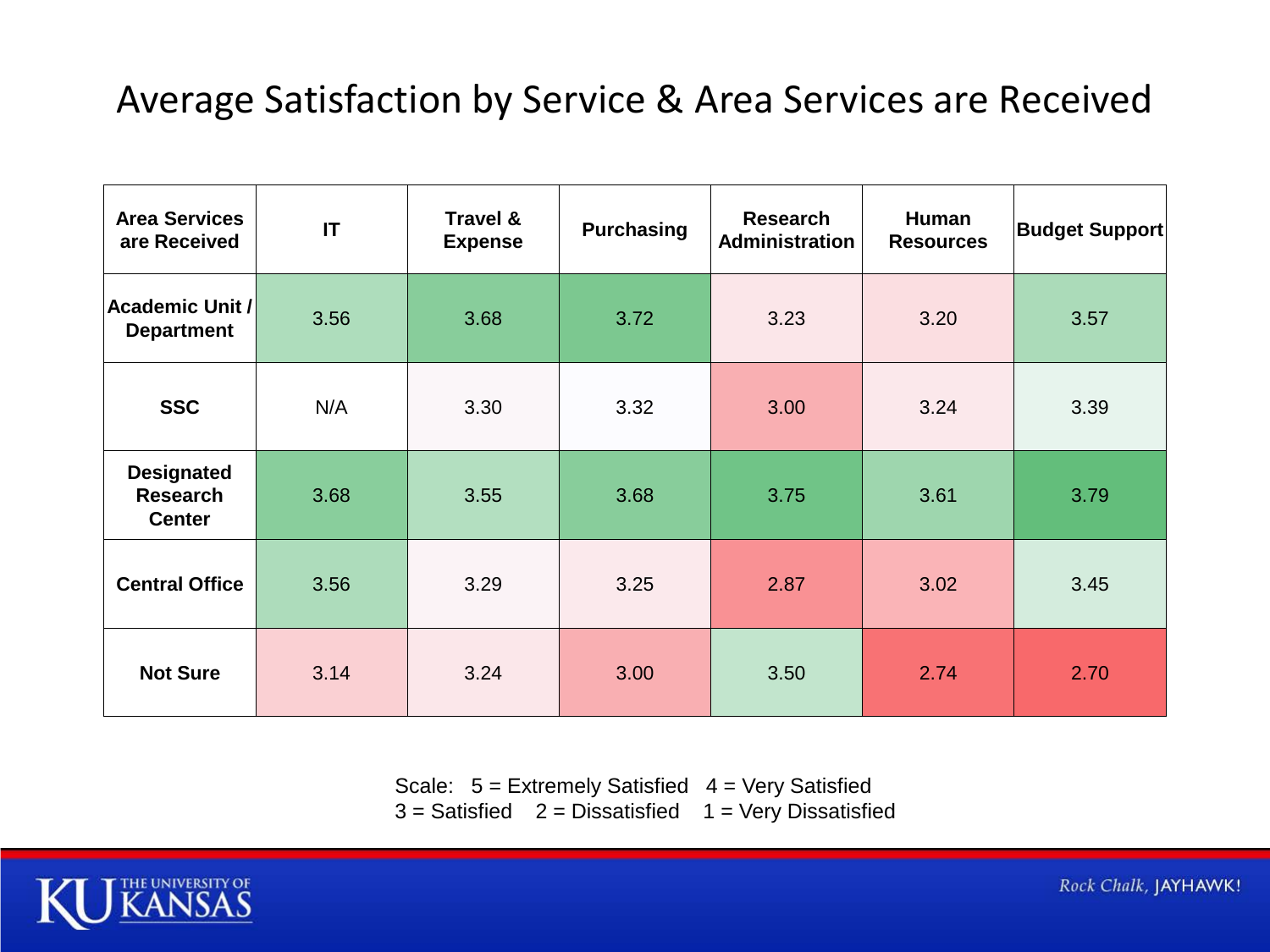# Average Satisfaction by Service & School/College or Administrative Office

| Area                                         | IT   | Travel &<br><b>Expense</b> | Purchasing | Research<br>Administration | <b>HR</b> | <b>Budget Support</b> |
|----------------------------------------------|------|----------------------------|------------|----------------------------|-----------|-----------------------|
| School of Architecture, Design & Planning    | 3.55 | 3.00                       | 2.67       | 2.67                       | 2.67      | 2.33                  |
| <b>School of Business</b>                    | 3.40 | 3.17                       | 3.35       | 4.00                       | 2.74      | 2.83                  |
| <b>School of Education</b>                   | 3.66 | 3.76                       | 3.80       | 4.00                       | 3.23      | 4.00                  |
| School of Engineering                        | 3.34 | 2.86                       | 3.17       | 2.59                       | 2.53      | 3.31                  |
| School of Journalism                         | 3.58 | 3.25                       | 3.17       | 3.50                       | 3.25      | 3.33                  |
| <b>School of Music</b>                       | 3.50 | 3.33                       | 3.25       |                            | 3.25      | 3.50                  |
| School of Law                                | 2.73 | 3.50                       | 3.20       | 3.00                       | 3.00      | 4.00                  |
| College of Liberal Arts & Sciences           | 3.58 | 3.71                       | 3.56       | 3.20                       | 3.20      | 3.51                  |
| <b>School of Pharmacy</b>                    | 3.20 | 3.50                       | 3.62       | 2.56                       | 2.64      | 3.25                  |
| School of Social Welfare                     | 2.96 | 3.24                       | 3.42       | 3.33                       | 2.92      | 3.00                  |
| <b>Office of Academic Affairs</b>            | 3.75 | 3.53                       | 3.33       | 3.00                       | 2.72      | 3.50                  |
| Office of Administration & Finance           | 3.66 | 3.93                       | 3.88       | 2.50                       | 3.04      | 3.64                  |
| Office of the Chancellor                     | 4.27 | 3.43                       | 3.25       | 4.00                       | 3.00      | 3.00                  |
| Office of Diversity & Equity                 | 3.78 | 3.50                       | 3.60       | 3.00                       | 3.00      | 3.60                  |
| Office of Faculty Development                | 3.50 | 3.00                       | 3.71       | 2.25                       | 3.00      | 4.00                  |
| Office of the Provost                        | 3.72 | 3.44                       | 3.48       | 2.67                       | 3.05      | 3.45                  |
| <b>Information Technology</b>                | 4.07 | 3.87                       | 3.69       | 5.00                       | 3.25      | 3.44                  |
| Office of Business & Financial Planning      | 3.89 | 3.50                       | 3.43       | $\sim$                     | 3.17      | 3.83                  |
| Office of Public Affairs                     | 4.40 | 3.67                       | 3.00       | 2.50                       | 2.75      | 3.00                  |
| Office of Research & Graduate Studies        | 3.37 | 3.76                       | 3.68       | 3.21                       | 3.20      | 3.50                  |
| <b>Office of Student Affairs</b>             | 3.54 | 3.91                       | 3.39       | 4.00                       | 3.48      | 3.63                  |
| <b>Edwards Campus</b>                        | 4.06 | 3.61                       | 3.88       | 4.60                       | 2.83      | 3.18                  |
| <b>Enrollment Management</b>                 | 3.28 | 3.00                       | 3.33       |                            | 3.00      | 3.50                  |
| Facilities Planning & Management, Operations | 3.17 | 3.50                       | 3.38       | 1.00                       | 3.22      | 3.25                  |
| Libraries                                    | 3.29 | 3.92                       | 3.92       | 4.50                       | 2.87      | 3.33                  |
| <b>Shared Service Centers</b>                | 3.38 | 3.71                       | 3.29       | 3.00                       | 3.73      | 3.33                  |

Scale:  $5 =$  Extremely Satisfied  $4 =$  Very Satisfied  $3 =$  Satisfied  $2 =$  Dissatisfied  $1 =$  Very Dissatisfied

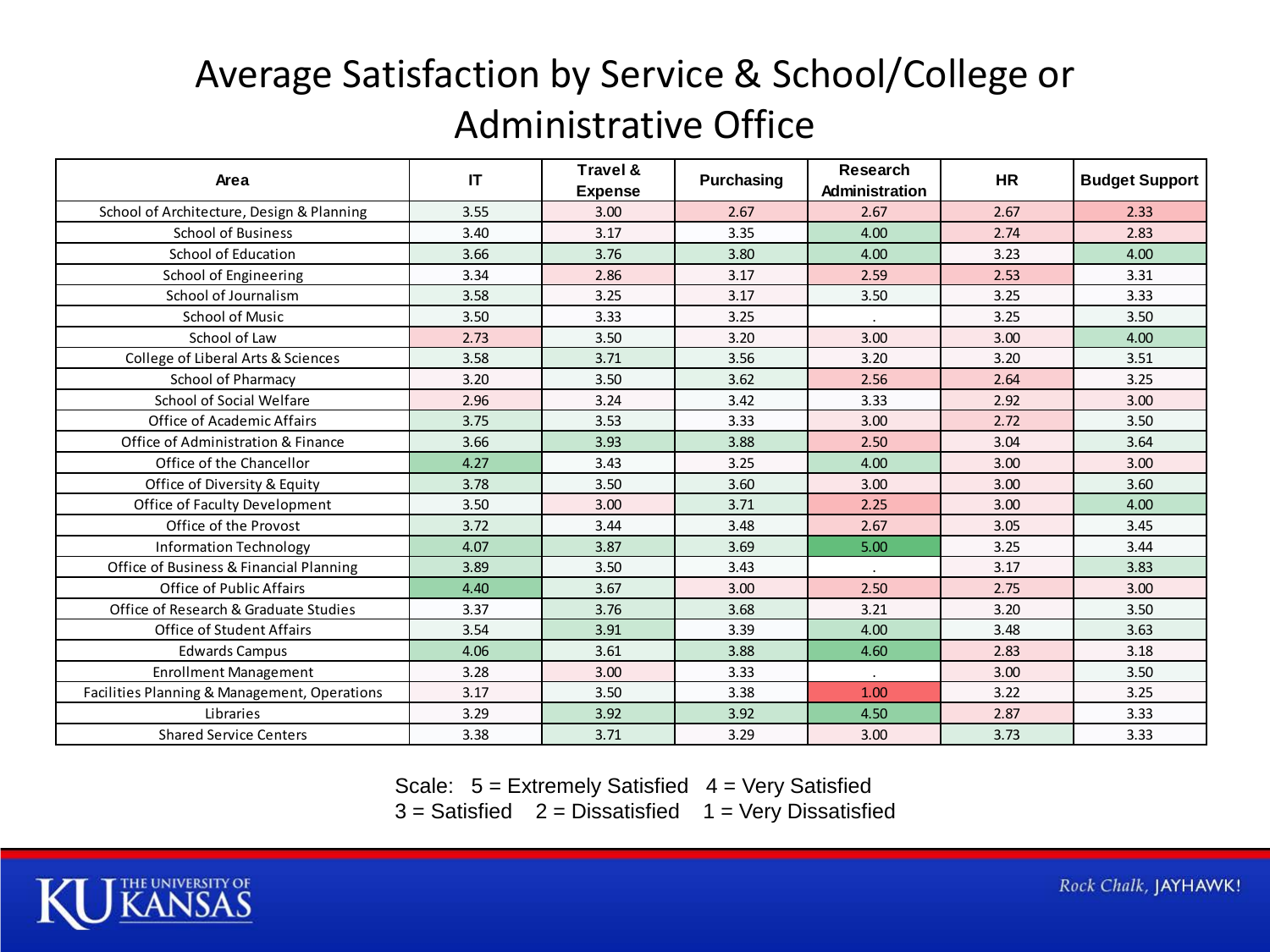#### Average Satisfaction by Service & Research Center

| <b>Research Center</b>                                 | IT      | Travel &<br><b>Expense</b> | <b>Purchasing</b> | <b>Research</b><br>Administration | <b>HR</b> | <b>Budget</b><br><b>Support</b> |
|--------------------------------------------------------|---------|----------------------------|-------------------|-----------------------------------|-----------|---------------------------------|
| <b>Biodiversity Institute</b>                          | 3.875   | 2.875                      | 2.88889           | 2.66667                           | 2.88889   | 3.14286                         |
| Bioengineering Research Center (BERC)                  | 3.33333 | 4                          | 4                 | 3                                 |           | 4                               |
| Center for Environmentally Beneficial Catalysis (CEBC) | 3       | $\overline{2}$             | $\overline{2}$    | $\overline{2}$                    |           | 3                               |
| Center for Remote Sensing of Ice Sheets (CReSIS)       | 3.5     | 3.8                        | 4.14286           | 5.                                | 3.6       |                                 |
| Center for Research on Learning (CRL)                  | 3.66667 | 3.5                        | 3.78947           | 3.75                              | 4.08333   | 4.25                            |
| Hall Center for the Humanities                         | 4       | 4.25                       | 4.33333           | 3.25                              | 4.33333   | 4.5                             |
| Higuchi Biosciences Center (HBC)                       | 3.27778 | 3.61538                    | 3.57143           | 3.91667                           | 2.875     | 3.28571                         |
| Information and Telecommunication Center (ITTC)        | 3       | 1.33333                    | 2.5               | 3.66667                           |           | 4                               |
| Institute for Policy & Social Research (IPSR)          | 4.33333 | 4.84615                    | 4.7               | 4.34783                           | 4.76923   | 4.90909                         |
| Kansas Biological Survey (KBS)                         | 4.25    | 4.5                        | 4.25              | 2.83333                           | 4         | 4.66667                         |
| Kansas Geological Survey (KGS)                         | 4.14286 | 4.85714                    | 4.85714           | 4.75                              | 4.75      | 4.75                            |
| Life Span Institute (LSI)                              | 3.28571 | 3.6087                     | 3.52381           | 3.45                              | 3.56522   | 2.58333                         |
| Transportation Research Institute (TRI)                | 4       | 3.66667                    | 5.                | 3.33333                           | 4         | 5                               |
| Achievement & Assessment Institute (AAI)               | 3.214   | 3.5714                     | 4                 |                                   | 2.66666   |                                 |

Scale:  $5 =$  Extremely Satisfied  $4 =$  Very Satisfied  $3 =$  Satisfied  $2 =$  Dissatisfied  $1 =$  Very Dissatisfied



Rock Chalk, JAYHAWK!